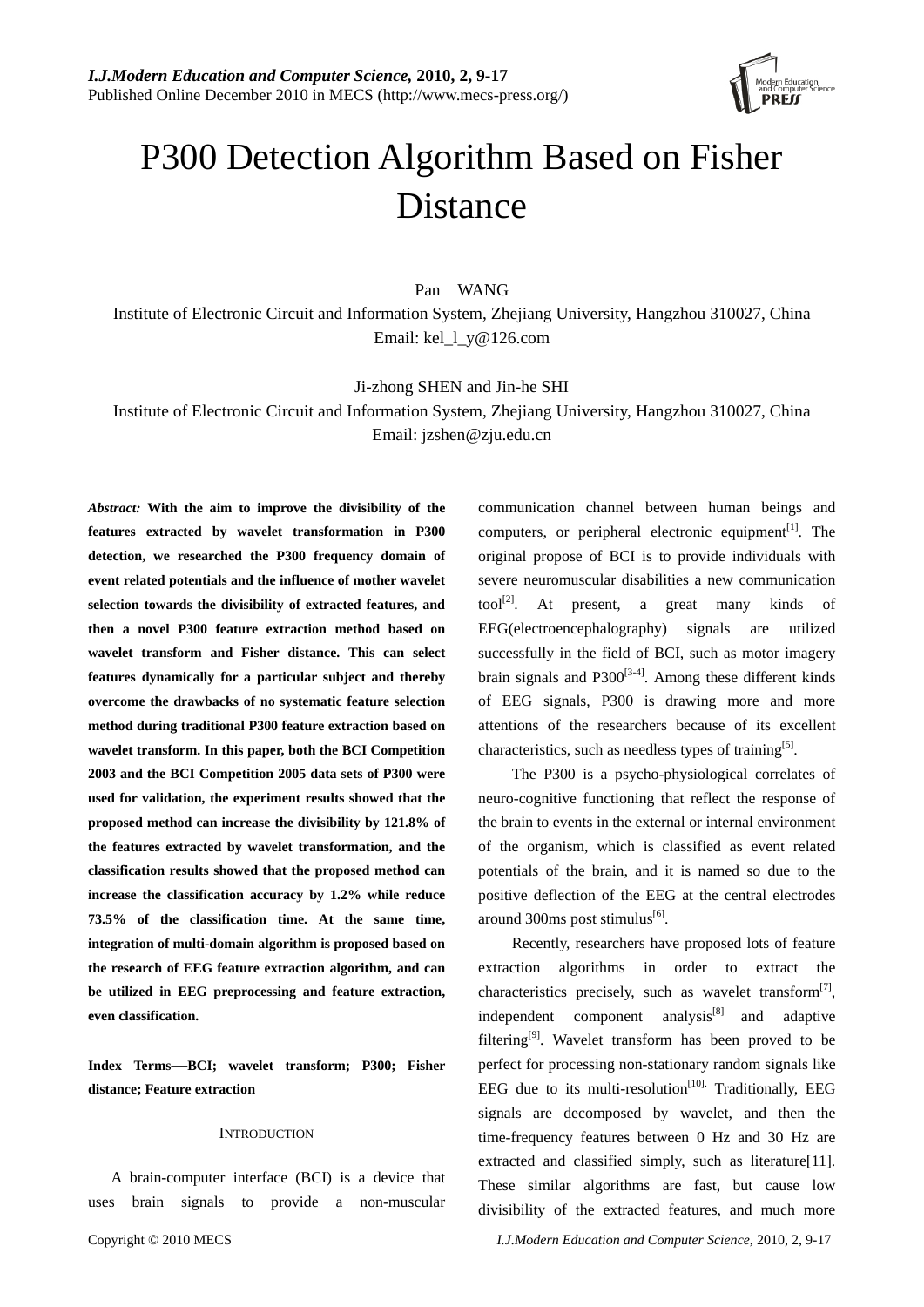powerful classifier like support vector machines (SVM) should be used in order to get satisfied classification accuracy [11].

With the aim to improve the divisibility of the features extracted by wavelet transformation in P300 detection, we research the P300 frequency domain of event related potentials, and then integration of multi-domain algorithm are proposed in this paper, which can describe EEG from different aspects in order to avoid the drawbacks brought by unilateral features. Although describing EEG from different facets will increase the running time of BCI, integration of multi-domain algorithm will perform better in EEG classification if a tradeoff can be found between system running time and classification accuracy. Then based on integration of multi-domain, a new P300 feature extraction method, based on wavelet transformation, and Fisher distance is proposed, which overcomes the drawbacks of no systematic feature selection method during traditional P300 feature extraction based on wavelet transform. We also research the influence of mother wavelet selection towards the divisibility of extracted features, and then we take the feature extraction algorithm in literature [11] for comparison due to the deficiency of literatures related to P300 feature extraction by wavelet transform directly. Then we improve the P300 detection algorithm of literature [11] through proper electrode selection and more reasonable wavelet decomposition layer.

## **1. Experiment design and data source**

The datasets we used are from P300 Speller Paradigm supplied by BCI Competition II Data set IIb and BCI Competition III data set II. The P300 Speller was proposed by Farwel and Donchin in 1988, which was based on add-ball experiment paradigm, refer to  $Fig.1<sup>[12]</sup>$ .

A 6×6 matrix that includes all the alphabet letters as well as other useful symbols which are presented to the user on a computer screen, refer to Fig. 1(a). The rows and columns of the matrix are intensified successively in randomly. At any given moment, the user selects one of the letters or symbols that he wishes to communicate, and maintain a mental count of the number of times the



(a)



Fig.1 Experimental set-up. (a) Example of a  $6 \times 6$  user display in P300 Speller.; (b) Channel location and assignment numbers used for EEG acquisition

row and the column of the chosen symbol are intensified. In response to this mental counting, a potential is elicited in the brain. This procedure is called one trail, which is repeated 15 times for each selected letter or symbol. The EEG signal is acquired from 64 electrodes, whose locations are showed in Fig.1(b), and the sampling rate is 240Hz. Related literatures demonstrate that electrode Fz, Cz, Pz, Oz, C3, C4, P3, P4, PO7 and PO8 have much more influences to P300 detection<sup>[13-14]</sup>, so we choose the data from this 10 electrodes in our experiment, and extract 600ms' data after 12 rows/columns being intensified for each trail. In this case, one selected letter or symbol has  $12\times15$  groups EEG data, each group has 144 samples, and  $2\times15$  groups contain P300,  $10\times15$  do

Copyright © 2010 MECS *I.J.Modern Education and Computer Science,* 2010, 2, 9-17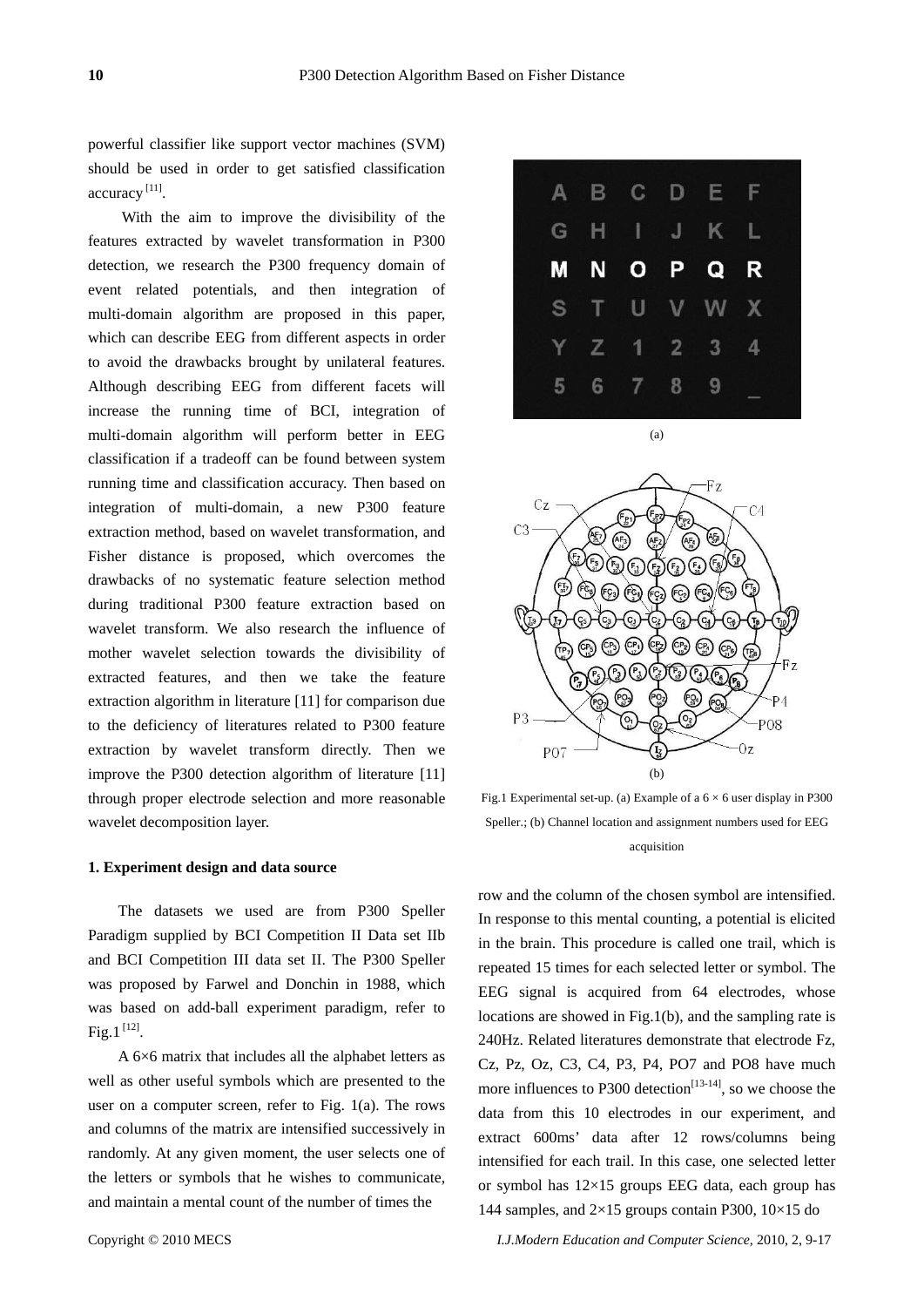$not^{[6,12]}$ .

are defined below<sup>[13]</sup>:

# **2. Feature extraction and divisibility judging**

In order to make the experiment results more reasonable, two classes of EEG signals should be balanced before feature extraction. We randomly choose 1000 groups of EEG signals with P300, and 1000 groups without, and name them target dataset and non-target dataset respectively. The following procedures are based on these two datasets. The P300 classification experiment's procedure including the proposed P300 feature selection algorithm based on Fisher Distance and wavelet transform as described as below:

First, preprocess is deployed to the original EEG signals. Second, wavelet transform is used to decompose original EEG signals, and extract approximate coefficients as features. Third, we use Fisher distance to analyze the divisibility of the extracted features in order to select optimal features, and this method can replace the traditional methods that select optimal features through the final classification accuracy. At last, neural network is utilized as the classifier to classify the selected features. The features from the same electrode are treated as one feature vector to calculate the Fisher Distance in this paper, so feature selection is equal to the electrode selection here, but the combination of features is not limited to one electrode when using the proposed algorithm in practice. In this case, the proposed algorithm selects features, not electrodes.

#### **2.1 Wavelet transform**

 Wavelet transformation is potentially one of the most powerful signal processing techniques, because of its ability to adjust to signal components and its multi-resolution. Wavelet transformations can provide a low time resolution and a high frequency resolution in low frequency band while provide a high time resolution and a low frequency resolution in high frequency band. It provides a time-frequency decomposition that is proved to be very suitable for non-stationary random signals analysis, so it is broadly used to analyze EEG signals in recent years<sup>[13]</sup>.

The wavelet transform and inverse wavelet transform

$$
f(x) = \sum_{j=-\infty}^{\infty} \sum_{k=\infty}^{\infty} d_{j,k} \phi_{j,k}(x), j, k \in \mathbb{Z}
$$
 (2)

In eq.(1)(2), f(x) is the EEG signal, and  $d_{j,k}$  is the wavelet coefficient, and  $\phi_{j,k}(x) = 2^{-j/2} \phi(2^{-j} x - k)$ is the mother wavelet. Integer j and k means decomposition scale and time shifts respectively. Mallat algorithm is usually applied to calculate the coefficients of wavelet transform in practice<sup>[14]</sup>, which decomposes the original signal into two parts that is called appropriate coefficient and detail coefficient respectively, and then continue to decompose the low frequency part till obtaining the target frequency band.

For example, S means a signal, and then the whole Mallat algorithm is finished within  $\log_2 N$  steps, refer to Fig. $2^{[14]}$ .



Fig. 2 one-step of the Mallat algorithm

If *f* is the sampling rate of signal *S*, then *cA* and *cD* represent S's characteristic within band *0* to f/(2x2), and band  $f/(2x^2)$  to  $2/f$  respectively. Mallat is to repeat the step in Fig.2 until the satisfied resolution, which results multi-resolution of wavelet transform.

## **2.2 Fisher distance**

Copyright © 2010 MECS *I.J.Modern Education and Computer Science,* 2010, 2, 9-17 Fisher distance is an efficient criterion of divisibility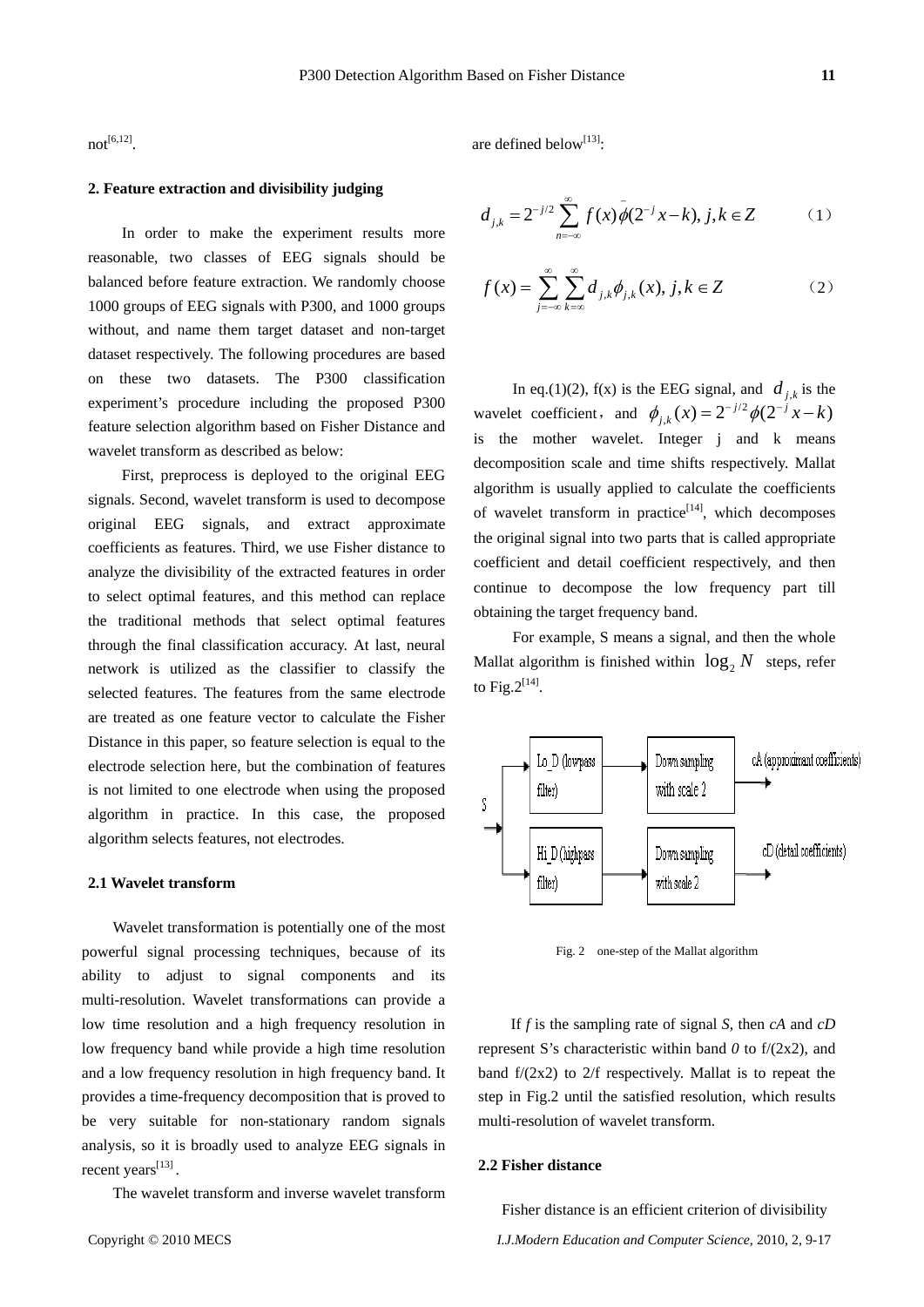between two classes, which is broadly used in pattern recognition, and it computes the ratio of between-class scatter degree and within-class scatter degree between two classes. Larger ratio means larger divisibility of the two classes. So Fisher distance can be used as the criterion to choose optimal features. Fisher distance is defined as below<sup>[15]</sup>:

$$
FisherDis = \frac{S_B}{S_W} \tag{3}
$$

In eq.(3),  $S_R$  and  $S_W$  represents between-class matrix and within-class matrix respectively. Assume we have n samples,  $x_1, \ldots, x_n$ , divided into c classes, then between-class matrix and within-class matrix are defined as below:

$$
S_B = \sum_{i=1}^{c} n_i (m_i - m) (m_i - m)^T
$$
 (4)

$$
m = \frac{1}{n} \sum_{k=1}^{n} x_k
$$
\n<sup>(5)</sup>

$$
m_i = \frac{1}{n_i} \sum_{i=1}^{n_i} x_i
$$
 (6)

$$
S_W = \sum_{i=1}^{c} S_i \tag{7}
$$

$$
S_i = \sum_{j=1}^{n_i} (x_j - m_i)(x_j - m_i)^T
$$
 (8)

 Among eq.(4) to eq.(8), m means the average value of all the samples,  $m_i$ ,  $n_i$  and  $S_i$  represents the average value , sample number and within-class matrix of class i respectively.

 Based on the above excellent characteristics of Fisher distance, it is chosen in this paper to be the criterion of feature divisibility.

#### **3. Experiment procedures and results analysis**

Copyright © 2010 MECS *I.J.Modern Education and Computer Science,* 2010, 2, 9-17 Firstly, we extract the data from the 10 electrodes mentioned in section 1 from dataset target and non-target,

and in order to compare with literature [11], we also choose haar<sup>[11]</sup> as mother wavelet, and then decompose the EEG signals from each electrode into layer 3 to layer 6, and extract the approximate coefficients as features after decomposition. After that, we compute the Fisher distance of EEG signals with P300 and EEG signals without P300 from each electrode, the results are showed in Table 1. In Table 1, "Total" column means the Fisher distance of the combination of the features from all 10 electrodes mentioned in section 1.

Literature [11] used 3 layer wavelet transformations, and extracted approximate coefficients as the features. From Table 1, we can see that the feature divisibility increases after the decomposition layer of wavelet is increased to 4 and 5. The definition of wavelet transform in section 2 shows that the number of the extracted features will decrease as the decomposition layer increases, and the number of features is a key factor to the running time of classification system, so reducing the feature number will definitely speed up the classification system, and contribute to the online request of BCI.

The EEG sampling rate is 240Hz refer to section 1, then the corresponding band of approximate coefficients from different wavelet decomposition layer is computed according to the definition of wavelet transform, as showed in Table 2.

Some existing literatures demonstrate that P300 appears between 0 Hz to 10 Hz, even a lower band<sup>[16]</sup>. Table 1 and Table 2 demonstrate that feature divisibility is largest between 0 Hz to 7.5 Hz as approximate coefficients being chosen to be the features, and feature divisibility declines when the feature band decreases, so the phenomenon of P300 is the most obvious in band 0-7.5Hz. The two tables also show that choosing the appropriate frequency band can improve the divisibility of the extracted features.

The common method to select EEG signal features is to put the candidates into classifier, and select the optimal features according to the final classification accuracy. In this paper, we propose a feature selection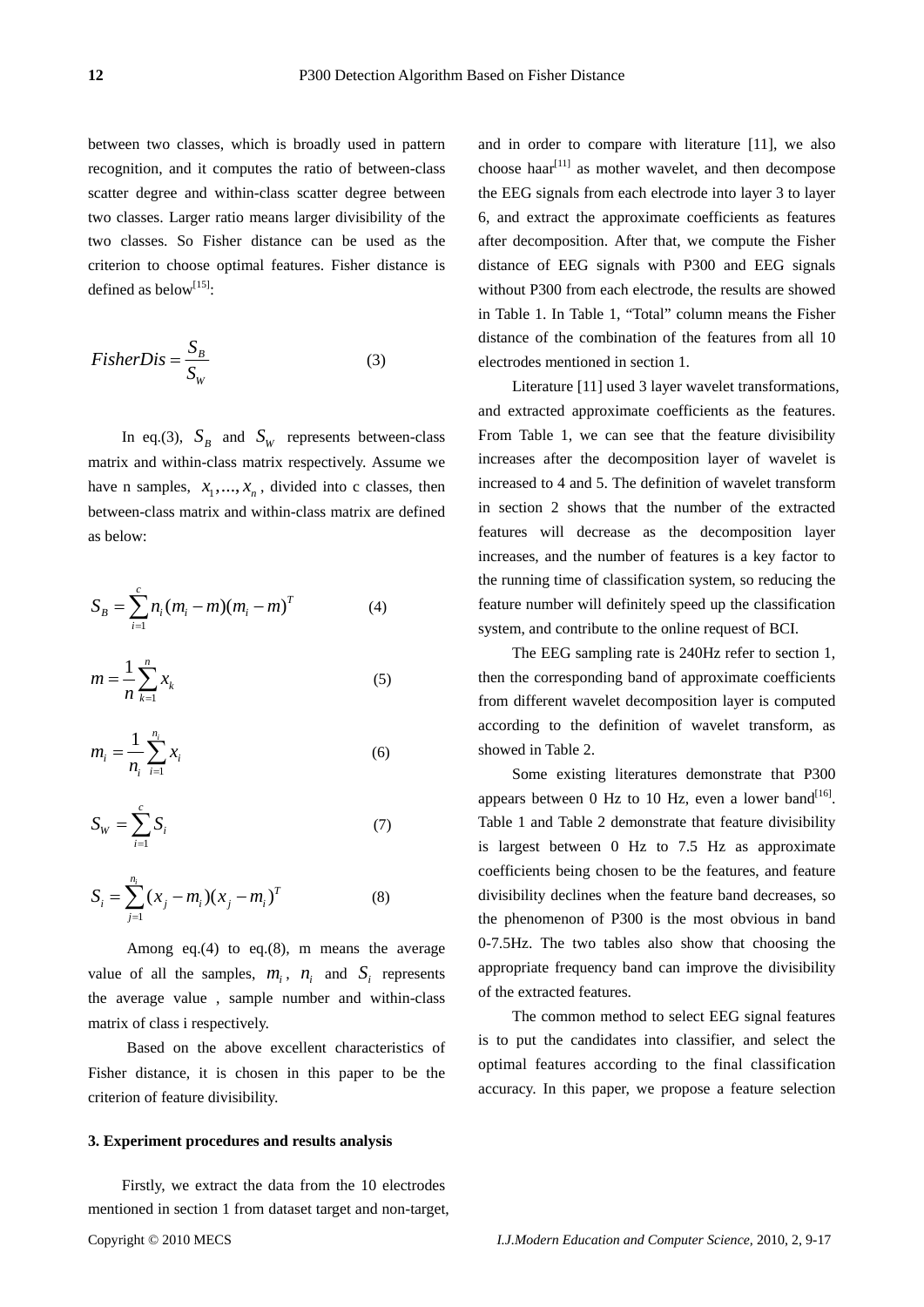| I      |
|--------|
|        |
| w<br>I |
|        |

| Elec<br>layer | Fz     | Cz     | Pz     | Oz     | C3     | C <sub>4</sub> | P <sub>3</sub> | P4     | PO <sub>7</sub> | PO <sub>8</sub> | Total  |
|---------------|--------|--------|--------|--------|--------|----------------|----------------|--------|-----------------|-----------------|--------|
| 3             | 0.0156 | 0.0171 | 0.0098 | 0.0025 | 0.0162 | 0.0134         | 0.0070         | 0.0037 | 0.0073          | 0.0096          | 0.0101 |
| 4             | 0.0185 | 0.0195 | 0.0114 | 0.0027 | 0.0200 | 0.0156         | 0.0081         | 0.0041 | 0.0083          | 0.0102          | 0.0115 |
|               | 0.0200 | 0.0204 | 0.0114 | 0.0029 | 0.0224 | 0.0159         | 0.0086         | 0.0041 | 0.0085          | 0.0114          | 0.0117 |
| 6             | 0.0081 | 0.0113 | 0.0091 | 0.0015 | 0.0124 | 0.0113         | 0.0080         | 0.0034 | 0.0031          | 0.0010          | 0.0066 |

TABLE 1 THE FISHER DISTANCE OF TWO KINDS OF EEG SIGNALS UNDER DIFFERENT LAYERS

# TABLE 2 THE CORRESPONDING FREQUENCY OF APPROXIMATE COEFFICIENTS UNDER DIFFERENT WAVELET DECOMPOSITION LAYER

| Wavelet decomposition layer | Band/Hz    |
|-----------------------------|------------|
| 3                           | $0 - 30$   |
| 4                           | $0 - 15$   |
| 5                           | $0 - 7.5$  |
| 6                           | $0 - 3.75$ |

algorithm based on wavelet transformation and Fisher distance, which provides a systematic features selection method before final classification.

Fisher distance algorithm is simple and fast, while classification has two main parts, training and testing. These will take a long time, so the designing lifecycle of EEG signal processing algorithm will be dramatically decreased and the algorithm efficiency will be improved after replacing the former feature selection criterion by Fisher distance.

The last column from Table 1 shows that feature divisibility isn't improved when combining features from 10 electrodes as one feature vector. Although some literatures indicates that these 10 electrodes have larger influence to P300 detection, and literature [11] also extracted features from these 10 electrodes. P300 has low Signal Noise Ratio (SNR) and it is random and non-stationary, which is different from one person to another, and even to the same  $person<sup>[17]</sup>$ . So it is unreasonable to extract features only from these 10 electrodes for every subject, features should be selected from different electrodes according to different subjects, and choosing electrodes can be taken as a kind of feature selection. Based on above analysis, a feature selection method based on wavelet transformation and Fisher distance is proposed, which can solve this issue to some extent:

(1) Signals from all electrodes are decomposed by wavelet, and then extract features from all electrodes and compute their Fisher distance, and select the features from one electrode which has the biggest Fisher distance as the initial feature vector;

(2) Select features from one of the other electrodes, and then combine them with the initial feature vector and compute the Fisher distance. If the new distance is smaller than the initial one, discard this new selected electrode; if the new distance is bigger than the initial one, take this new feature vector as initial feature vector, and turn to step (2) until all the electrodes have been selected. The final "initial feature vector" is the optimal features related to specific subjects. Different optimal features will be selected related to different subjects.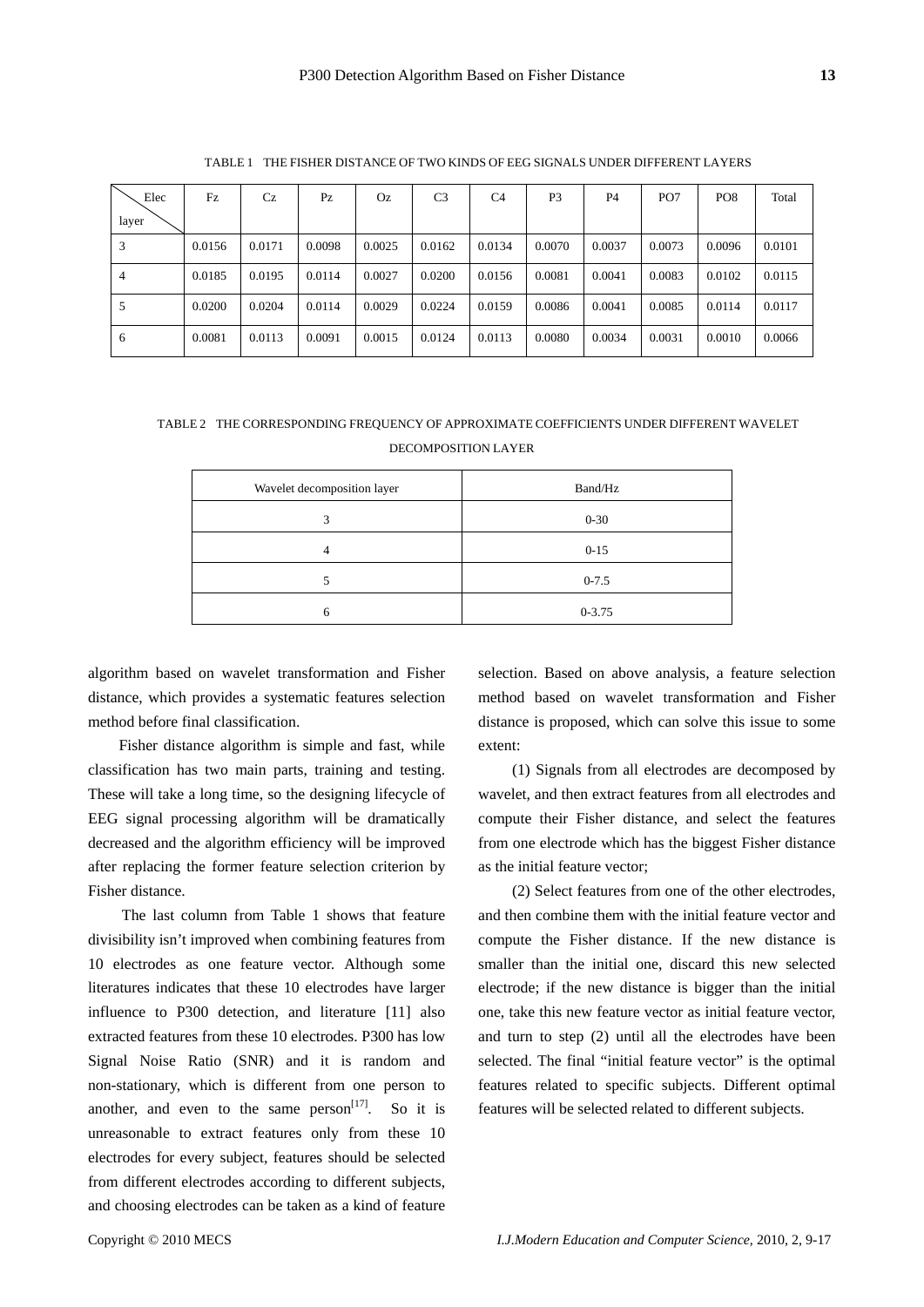Using the above proposed method to select optimal features from the 10 electrodes, and the results show that feature divisibility reaches its maximum value when only C3 is selected. The maximum value is 0.0224, which is increased by 121.8% compared with 0.0101, obtained from literature [11]. Using BP (Back Propagation)<sup>[18]</sup> neural network as classifier to classify the features extracted both by the proposed algorithm and the traditional algorithm form literature [11] respectively, and the classification accuracy and time is showed in Table 3. Whether the structure of the classifier is optimal isn't our consideration, we just care about the classification accuracy under the same classifier.

The classification results in Table 3 show that the proposed algorithm can increase the classification accuracy by 1.2% while decrease the running time of the whole EEG classification algorithm by 73.5% through reducing the number of the extracted features.

|                 | The number of features | Feature extraction | Classification time/ms | Classification accuracy/% |  |
|-----------------|------------------------|--------------------|------------------------|---------------------------|--|
|                 |                        | time/ms            |                        |                           |  |
| Literature [11] | 360                    | 4.6                | 15.0                   | 83.8                      |  |
| The proposed    | 14                     | 4.7                | 0.5                    | 85.0                      |  |
| method          |                        |                    |                        |                           |  |

TABLE 3 THE PERFORMANCE COMPARISON BETWEEN THE PROPOSED ALGORITHM AND TRADITIONAL ALGORITHM

For now, we select haar wavelet to be the mother wavelet when decomposing the original EEG signal for comparison with literature [11], but haar wavelet is the simplest wavelet and isn't suitable to non-stationary random signals such as EEG, so after the following research of the influence caused by wavelet selection, a more proper and reasonable wavelet is selected, which can perform better during the EEG classification.

Some related literatures demonstrate that P300 is the most obvious in Cz electrode, which is located in vertex, and it is inconsistent with our results that is happened to prove that P300 is extremely unstable and different from one to another. In order to research on the influence of mother wavelet selection towards feature extraction with wavelet transform and compare the results with existing literatures, we select EEG signals from electrode Cz, which has a higher divisibility according to Table 1, from dataset target and non-target, and decompose the signals with different layer by wavelet transformation and reconstruct them with their approximate coefficients, the results are showed in Fig.3. For simple comparison, we just select EEG waves from some typical decomposing layers.

the method in literature [11], in order to comparing, we select 3 layer and 5 layer reconstructed signals by Daubechies $4^{[7]}$  mother wavelet, see Fig.3(b)(c). The comparison of Fig.3(a) and Fig.3(b) demonstrates that Choosing haar as the mother wavelet to extract P300 features has some drawbacks, because the reconstructed signals are not smooth enough, and the difference between EEG signals with P300 and EEG signals without P300 is less obvious than the difference when choosing Daubechies4 as the mother wavelet. So the selection of mother wavelet is very important when deploy wavelet transform into the field of EEG feature extraction.

The comparison of Fig.3(b) and Fig.3(c) indicates that 5 layer wavelet decomposition has more obvious P300 phenomenon compared with 3 layer decomposition, and this result also verifies the conclusion that P300 phenomenon of band 0 -7.5Hz is the most obvious.

#### **CONCLUSION**

#### The P300 is a psycho-physiological correlates of

In figure 3(a), the EEG signals are reconstructed by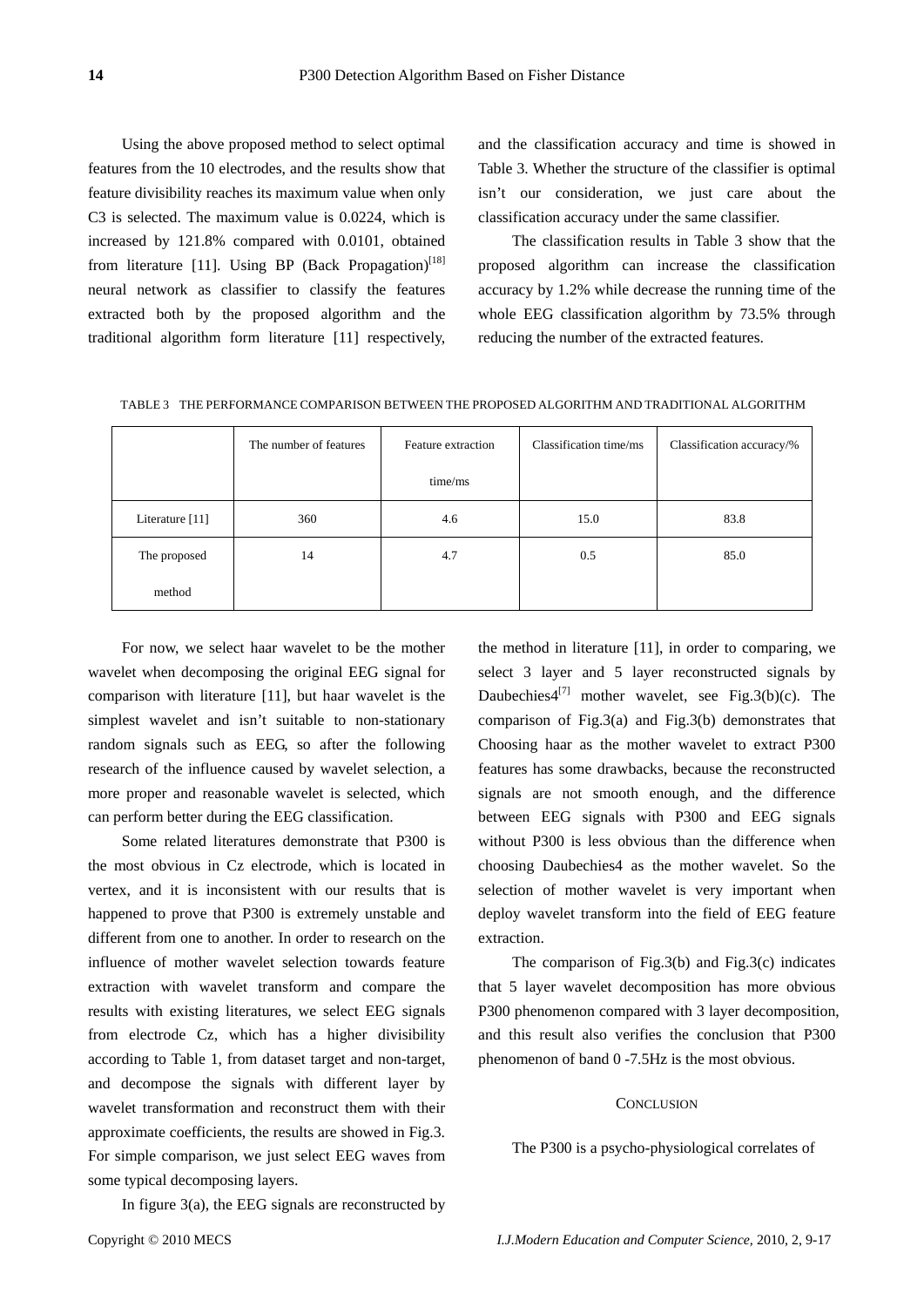neuro-recognitive functioning that reflect the response of the brain to changes or events in the external or internal environment of the organism. Due to its excellent characteristics, such as needless of training, P300 is drawing more and more attentions of the researchers around the world. But P300 has low Signal Noise Ratio



(c)

Fig.3 The wavelet reconstructed signal. (a)There layers wavelet reconstructed signal, haar; (b) There layers wavelet reconstructed signal,db4; (c) Five layers wavelet reconstructed signal, db4.

and it is random and non-stationary, which is different from one person to another, and even to the same person, so traditional signal processing algorithm can not extract its features precisely. Wavelet transformation is perfect for processing non-stationary random signals like EEG due to its multi-resolution, which is broadly used in the field of P300 detection. But the features extracted by wavelet transform have a low divisibility, and need to be classified before selecting proper features. It takes lots of time on training and testing of classifier, and raises the time of the whole signal processing algorithm.

In order to solve the above issues in P300 detection, we research the P300 frequency domain of event related potentials and the traditional P300 detection algorithms, and then integration of multi-domain algorithm is proposed in this paper, which can describe EEG from different aspects in order to avoid the drawbacks brought by unilateral features, but this will increase the running time of the whole P300 detection algorithm. If tradeoff can be found between system running time and classification accuracy, integration of multi-domain still can contribute to the P300 detection algorithm. So a novel P300 feature selection method based on wavelet transform and Fisher distance is proposed, which can select optimal features according to the analysis of the feature divisibility before final classification and overcome the drawbacks of no systematic feature selection method during traditional P300 feature extraction based on wavelet transformation. Firstly, the original EEG signals are decomposed by wavelet transformation, and extract wavelet coefficients from related band; secondly, Fisher distance of different electrode combinations is deployed to select optimal features; finally, the optimal features are sent to the classifier. We also research the influence of mother wavelet selection towards the divisibility of extracted features, and then we improve the P300 detection algorithm of literature [11] through proper electrode selection and wavelet decomposition layer. The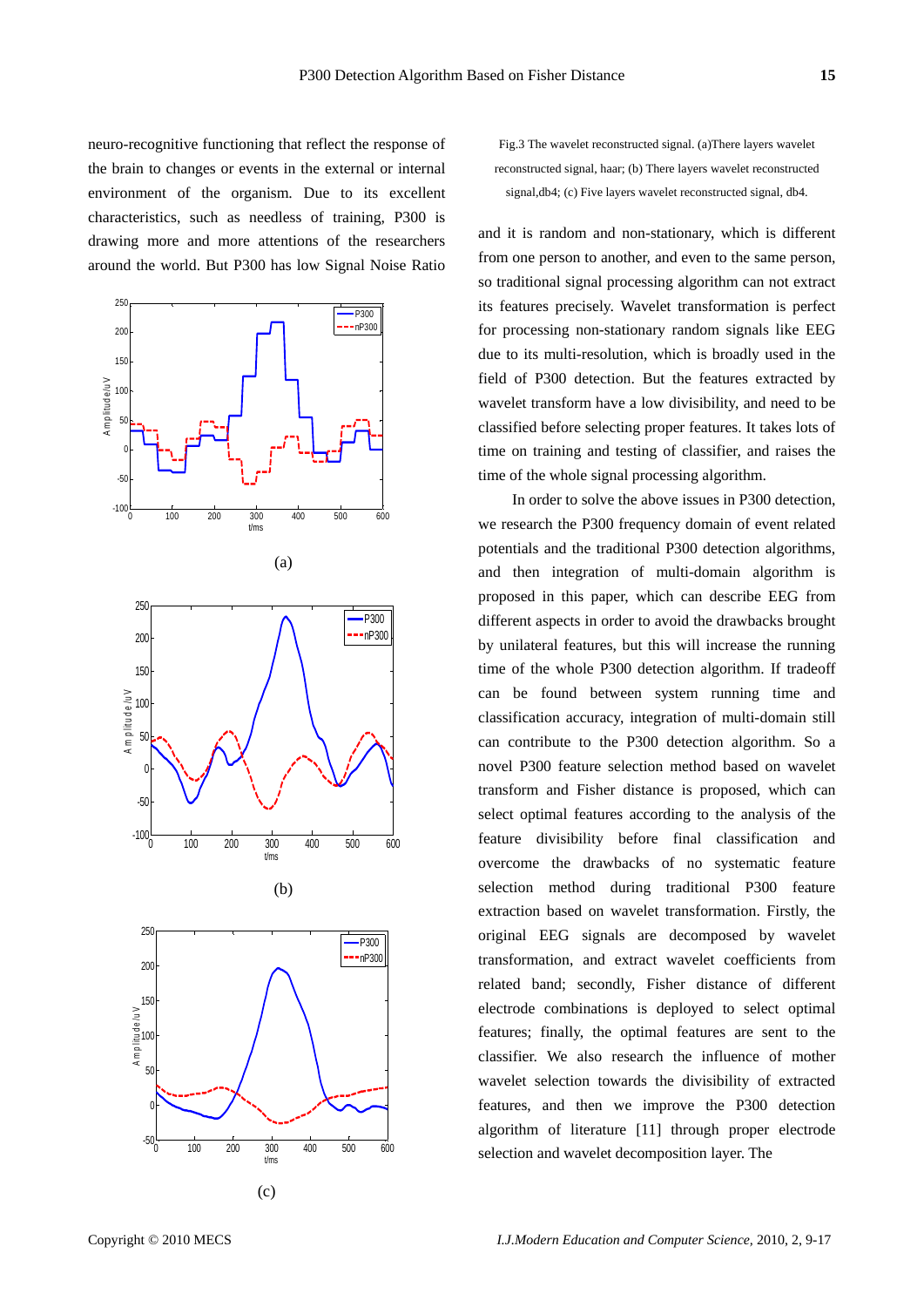experiment results show that the proposed method can increase the divisibility by 121.8% of the features extracted by wavelet transform, and also increase 1.2% of the final classification accuracy while decrease the running time of the whole P300 classification algorithm by 73.5%.

#### **REFERENCE**

- [1] D.J. Krusienski, E.W. Sellers, T.M. Vaughan. Common Spatio-Temporal Patterns for the P300 Speller[A]. In: Proceedings of the 3rd international IEEE EMBS Conference on Neural Engineering[C]. Hawaii, USA. 2007. 421-424.
- [2] Schalk G, Dennis J, Thilo H , *et a1*. BCl2000 : A general-purpose brain-computer interface(BCI) system[J]. IEEE Transactions on Biomedical Engineering, 2004, 51(6): 1034-1043.
- [3] Alexander Lenhardt, Matthias Kaper, Helge J. Ritter. An Adaptive P300-Based Online Brain–Computer Interface[J]. IEEE Transactions on Neural Systems and Rehabilitation Engineering, 2008, 16(2): 121-130.
- [4] Tomonari Yamaguchi, Mitsuhiko Fujio, Katsuhiro Inoue, *et al*. Wavelet Analysis of EEG Singnals During Motor Imagery [A]. In: Proceedings of the 2008 International Conference on Wavelet Analysis and Pattern Recognition [C]. Hong Kong: 2008. 454-459.
- [5] Kana Omori, Tomonari Yamaguchi, Katsuhiro Inoue. Feature Extraction from EEG Signals in P300 Spelling System[A]. In: ICROS-SICE International Joint Conference 2009[C]. Fukuoka International Congress Center, Japan. 2009. 849-852.
- [6] Mathew Salvaris, Francisco Sepulveda. Wavelet and Ensemble of FLDs for P300 Classification[A]. In: Proceedings of the 4th international IEEE EMBS Conference on Neural Engineering[C]. Antalya, Turkay. 2009. 339-342.
- [7] YANG Bang Hua, YAN Guo Zheng, YAN Bo. Extracting EEG Feature in Brain-computer Interface Based on Discrete Wavelet Transform [J]. Chinese Journal of Biomedical Engineering, 2006, 25(5): 518-522
- [8] WU Xiao Pei, YE Zhong Fu, GUO Xiao Jing, *et al*. Dynamic Independent Component Analysis and its Application to EEG of Motor Imagination[J]. Chinese Journal of Biomedical Engineering, 2007, 26(6): 818-824.
- [9] Chan F, Lam F, POoh P, *et al*. Detection of brainstem auditory evoked potential by adaptive filtering[J]. Med Biol Eng Comput, 1995, 33(2): 69-75.
- [10] Seyedehmina Ayoubian Markazi, Lampros.S.Stergioulas, Anusha Ramchurn, *et al*. Wavelet Filtering of the P300 Component in Event-Related Potentials[A]. In: Proceeding of the 28<sup>th</sup> IEEE EMBS Annual International Conference[C]. New York, USA. 2006. 1719-1722.
- [11] YANG Li Cai, LI Jin Liang, YAO Yu Cui, *et al*. P300 Detection Algorithm Based on Wavelet Decomposition and Support Vector Machines[J]. Chinese Journal of Biomedical Engineering, 2007,26(6): 804-809.
- [12] Hilit Serby, Elad Yom-Tov, Gideon F. Inbar. An Improved P300-Based Brain-Computer Interface[J]. IEEE Trans on Neural System and Rehabilitation Engineering, 2005,13(1): 89-98.
- [13] WANG Da Kui, PENG Jin Ye. Wavelet Analysis and Application in Signal Processing [M]. Beijing: Publishing House of Electronics Industry, 2006.1.
- [14] DONG Chang Hong. Principle and Application of Matlab wavelet analysis toolbox[M]. Being: National Defense Industry Press, 2004.1.
- [15] D. Huang, C. Xiang, S.S. Ge. Recursive Fisher Linear Discriminant for BCI Applications [A]. In: ISSNIP 2007 3rd International Conference [C]. Melbourne, Australia: 2007. 383-388.
- [16] Ozair Idris Khan, Sang-Hyuk Kim, Adil Khan, *et al*. Extraction of P300 Using Constrained Independent Component Analysis[A]. In: 31st Annual International Conference of the IEEE EMBS[C]. Minnesota, USA. 2009. 4031-4034.
- [17] Abeer E. Selim, Manal Abdel Wahed, Yasser M. Kadah. Machine Learning Methodologies in P300 Speller Brain-Computer Interface Systems[A]. In: 26rd National Radio Science Conference[C]. Future Univ, Egypt. 2009. 1-8.
- [18] A. Bashashati, M. Fatourechi, R. K Ward, et al. A Survey of signal processing algorithms in brain-computer interfaces based on electrical brain signals [J]. J. Neural Eng, 2007, 32-57.

**Pan Wang** (1986- ) Male, Master Candidate in Zhejiang University, Hangzhou, China. Main research area is BCI and pattern recognition. Email: kel\_l\_y@126.com.

Copyright © 2010 MECS *I.J.Modern Education and Computer Science,* 2010, 2, 9-17